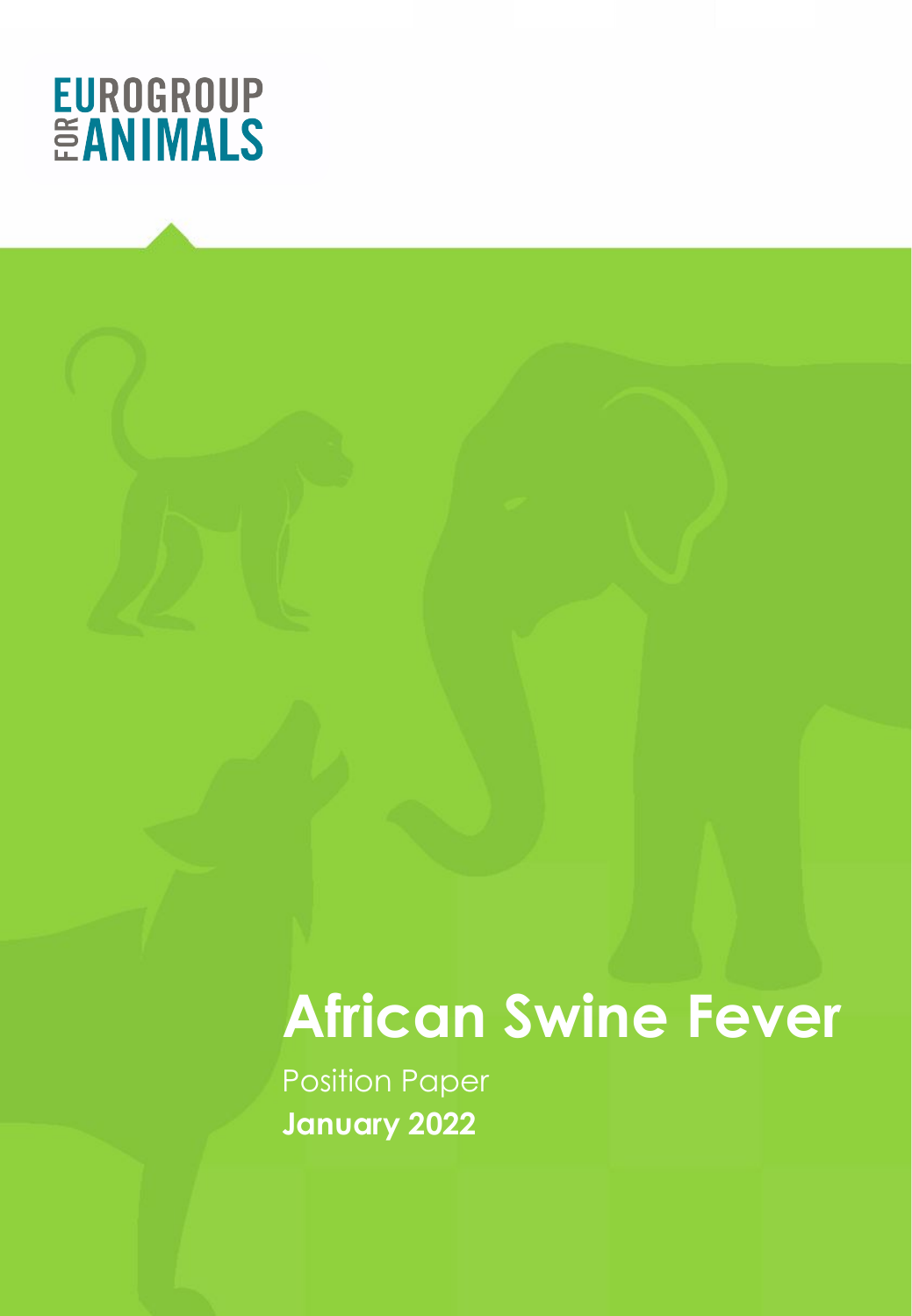Table of content

**[Summary](#page-2-0)**

**[Background](#page-2-0)**

**[Why the current methods to tackle ASF don't work](#page-3-0)**

**[Eurogroup for Animals' position](#page-4-0)**

3

3

4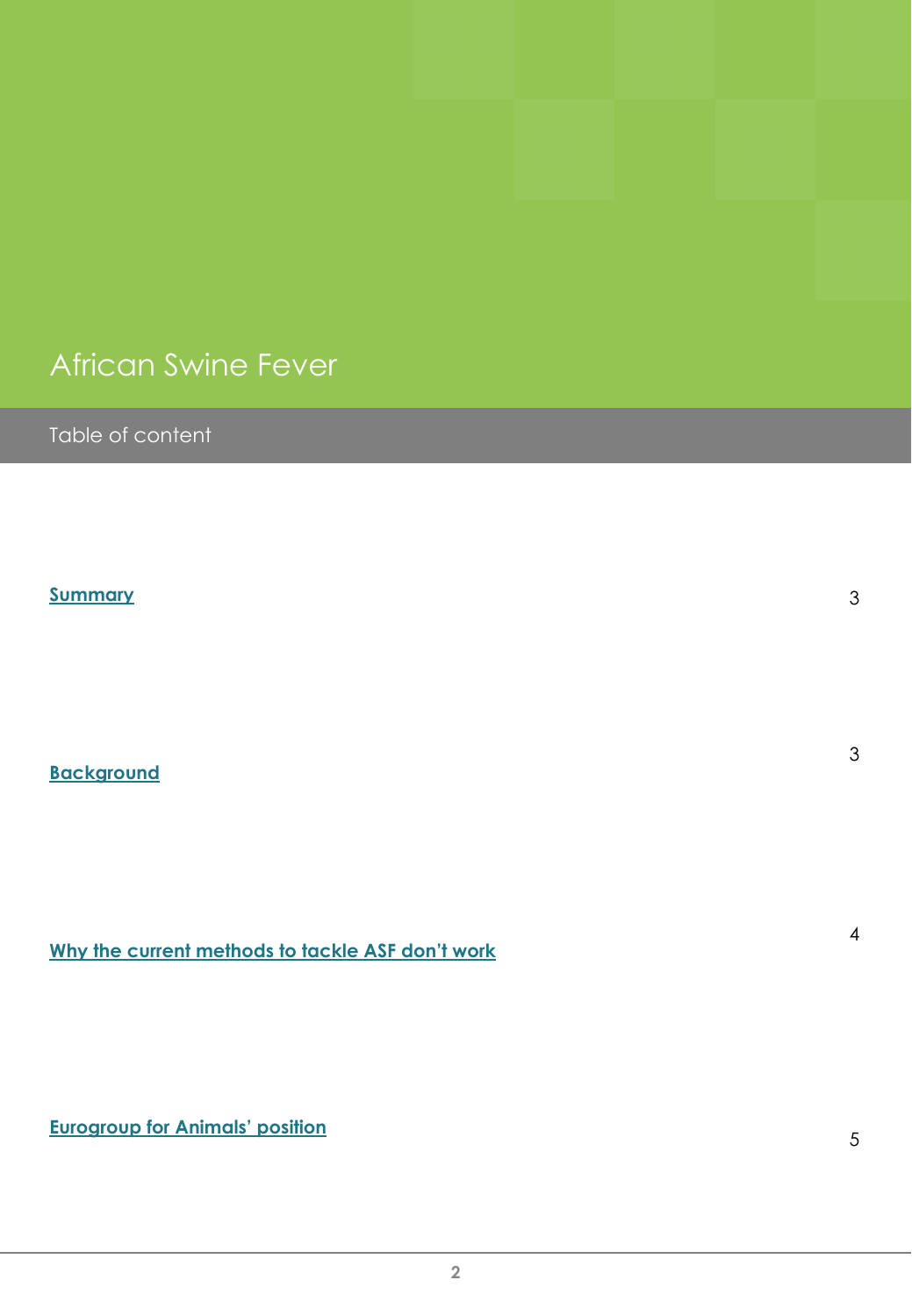#### <span id="page-2-0"></span>**Summary**

The use of massive hunting of wild boar populations as a main approach to limit further spread of African Swine Fever (ASF) is considered inhumane and inefficient by Eurogroup for Animals. To successfully curb the spread of this disease, an unbiased, science-based approach and innovative solutions are needed. Research demonstrates that the focus must be on prevention and the strict application of biosecurity measures - benefiting animals, people and biodiversity.

#### **Background**

African Swine Fever (ASF) is a highly contagious and deadly viral disease affecting both domestic and feral swine. ASF is not a threat to human health and cannot be transmitted from pigs to humans. The virus causing ASF is a large double-stranded DNA Iridovirus of the Asfarviridae family. ASF virus owes its success to multiple factors: exceptional resistance to chemical and physical inactivation, a long period of viability in blood, tissues and faeces, and high virulence. In Europe, the transmission of the virus mostly occurs through direct contact of infected swine, although indirect contact of pigs and contaminated objects, such as farm equipment and feed, is also considered to play an important role<sup>1</sup>. Research is still needed in several areas including the role of feed, water, and bedding in ASF transmission, as well as effective disinfectants for porous surfaces such as flooring and for carcass sites $^2$ .

ASF is most often lethal to infected animals and spreads at a rapid rate through the herd. The most common clinical presentation is an acute haemorrhagic fever<sup>3</sup>. Due to the nature of the disease, its presence impacts the welfare of farmed and wild animals profoundly and is detrimental to economies.

ASF was first reported in the European Union in Lithuania, in January 2014 and quickly spread to Poland, Latvia and Estonia. Within five years, it was present in nine EU countries, and as of 2021, the EU is facing new concerns of the disease spreading to south-east Europe.

<sup>1</sup>Cwynar, P., Stojkov, J., & Wlazlak, K. (2019). African Swine Fever Status in Europe. Viruses, 11(4), 310. https://doi.org/10.3390/v11040310

<sup>2</sup> Blome, S., Franzke, K., & Beer, M. (2020). African swine fever – A review of current knowledge. Virus Research, 287, 198099. https://doi.org/10.1016/j.virusres.2020.198099

<sup>&</sup>lt;sup>3</sup> Recognizing African Swine Fever A Field manual (2000) FAO Animal Health Manual No. 9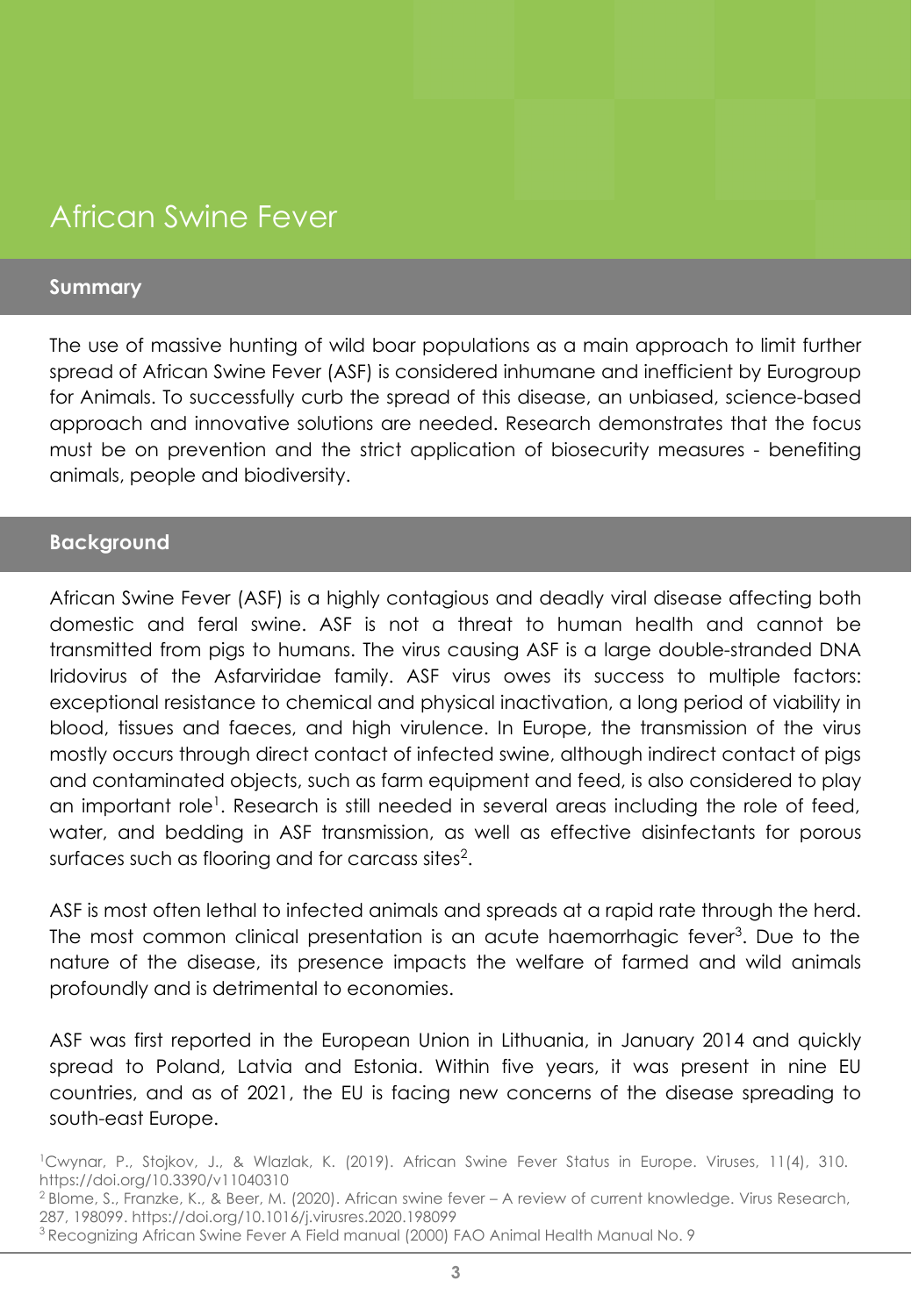#### <span id="page-3-0"></span>**Why the current methods to tackle ASF don't work**

ASF is characterised by a high mortality rate in both pig and wild boar populations, and it severely impairs the welfare of the animals. Thousands of wild boars are hunted every year in Europe in the attempt to contain their number and the virus spreading<sup>4</sup>. In addition to the negative effects on the animals, science has shown that hunting boars to reduce the spread of ASF is not effective. Firstly, as indicated by the European Food Safety Authority (EFSA)<sup>5</sup>, ASF can occur both in areas of high and very low wild boar density. This indicates that reducing the density of wild boar is not a successful approach to curb the spread of the disease. Measuring the impact of hunting as a control measure is troublesome due to the fact that the density of the wild boar population can never be exactly evaluated. Second, EFSA mentions that a reduction of more than 67% of the wild boar population would be needed to stabilise the wild boar population. However, a reduction of more than 50% of the population has never been achieved, and there have been reports of population recoveries of up to 77% in the following year of implementing intensive hunting programmes.

Another important factor influencing the outcome of mass hunting is the common occurrence of breaches of biosecurity measures. DG SANTE<sup>6</sup> reports that despite widespread awareness campaigns directed at hunters, biosecurity measures, a crucial element to ensure the effectiveness of the method, are not always respected during hunting. Since direct contact with blood is the most efficient route of transmission, but also indirect routes (vehicles, contaminated equipment including hunting gear, tools and clothing)<sup>7</sup>, this needs to be taken seriously.

Moreover, practices associated with intensive animal farming fuel the spread of infectious diseases<sup>8</sup>. High stocking density of animals sharing the same genotype, chronic stress resulting from substandard living conditions and long-distance transports negatively influence immune systems of the animals subject to these practices, facilitating pathogen transmission.

#### **Eurogroup for Animals' position**

Firstly, Eurogroup for Animals considers that human-mediated virus spread must be primarily addressed through awareness campaigns and other methods prioritising

4 EFSA AHAW Panel (EFSA Panel on Animal Health and Welfare), More S, Miranda MA, Bicout D, Bøtner A, Butterworth A, Calistri P, Edwards S, Garin-Bastuji B, Good M, Michel V,Raj M, Saxmose Nielsen S, Sihvonen L, Spoolder H, Stegeman JA, Velarde A, Willeberg P, Winckler C, Depner K, Guberti V, Masiulis M, Olsevskis E, Satran P, Spiridon M, Thulke H-H, Vilrop A, Wozniakowski G, Bau A, Broglia A, Cortinas Abrahantes J, Dhollander S, Gogin A, Munoz Gajardo I, Verdonck F, Amato Land Gortazar Schmidt C, 2018. Scientific Opinion on the African swine fever in wild boar. EFSA Journal 2018;16(7):5344, 78 pp https://doi.org/10.2903/j.efsa.2018.5344  $<sup>5</sup>$  ibid.</sup>

6 Final report of an audit carried out in latvia from 23 april 2018 to 27 april 2018 in order to evaluate the implementation of animal health controls in relation to african swine fever. (2018). [https://ec.europa.eu/food/audits-analysis/act\\_getPDF.cfm?PDF\\_ID=14246](https://ec.europa.eu/food/audits-analysis/act_getPDF.cfm?PDF_ID=14246)

7 Friedrich-Loeffler-Institut (FLI): African Swine Fever. <https://www.fli.de/en/news/animal-disease-situation/african-swine-fever/>

8 Graham, J. P., Leibler, J. H., Price, L. B., Otte, J. M., Pfeiffer, D. U., Tiensin, T., & Silbergeld, E. K. (2008). The animal-human interface and infectious disease in industrial food animal production: rethinking biosecurity and biocontainment. Public health reports (Washington, D.C. : 1974), 123(3), 282–299. https://doi.org/10.1177/003335490812300309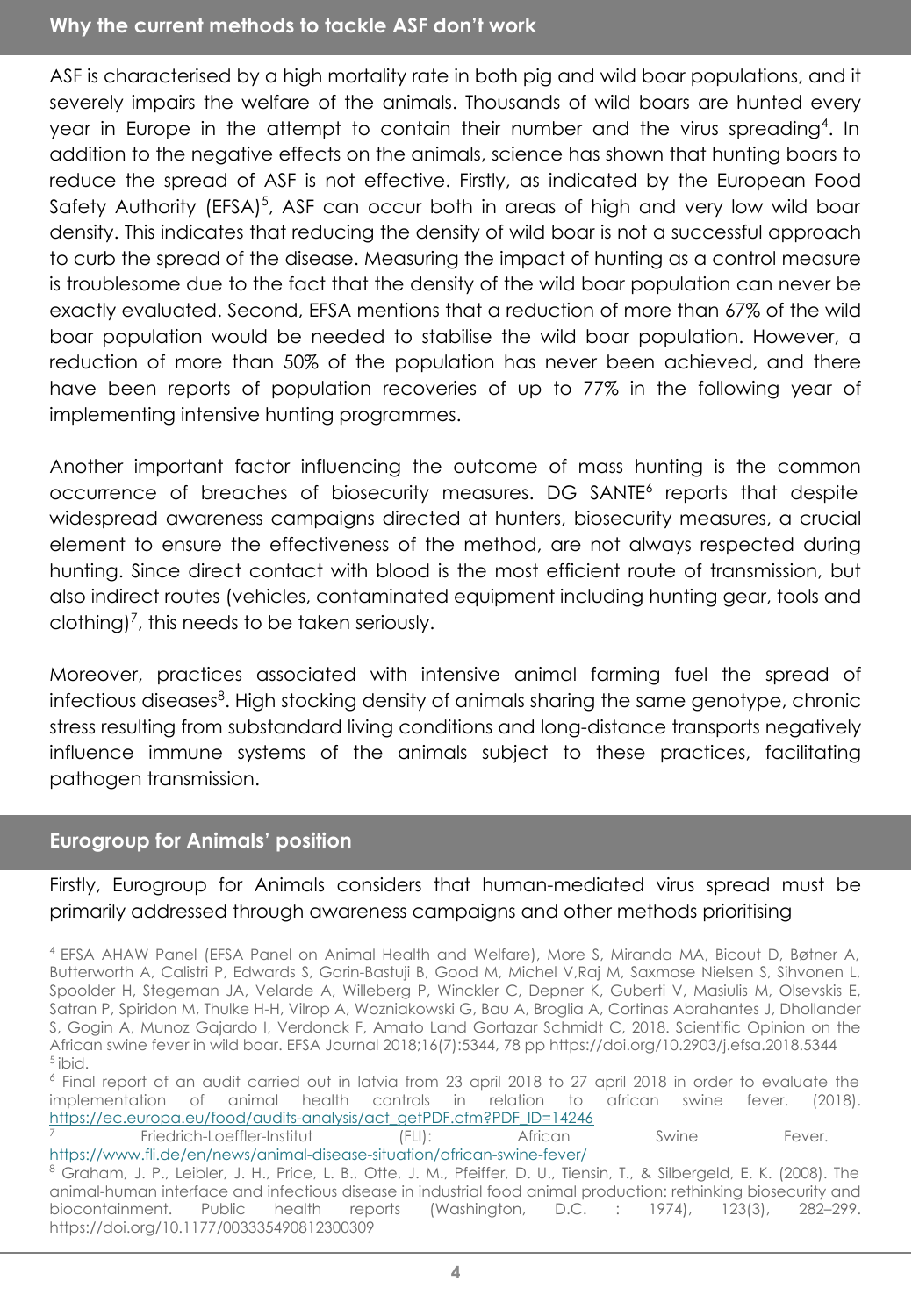### <span id="page-4-0"></span>**Eurogroup for Animals' position**

Firstly, Eurogroup for Animals considers that human-mediated virus spread must be primarily addressed through awareness campaigns and other methods prioritising animal welfare. Behavior change and compliance with biosecurity measures are among the most important factors of success when combating the spread of ASF.

Second, we endorse the EFSA recommendation of keeping the wild boar population undisturbed within the core and buffer areas of infection throughout the period of active ASF transmission, and then adopting a full hunting ban - including other species to prevent stimulating wild boars' movement towards new areas. An artificial feeding ban can contribute to controlling the wild boar population in the long term.

Although it is evident that virus circulation in wild boar populations is an important factor in maintaining the presence of the disease within a certain area, mass hunting has proved to be "expensive, difficult and ineffective"<sup>9</sup> .

EFSA has also recently highlighted that compliance with on-farm biosecurity measures and refraining from hunting activities that could potentially aggravate the spread of the disease are key to reducing the risk of introducing ASF to outdoor pig farms or spreading the already present virus. Furthermore, EFSA also emphasised that ASF has been eradicated in Spain between 1985 and 1995 through improvements of biosecurity measures and construction of fences, which is in line with the current findings suggesting that single and double fencing would substantially reduce the risk of ASF outbreaks on these farms<sup>10</sup>.

Third, promising wild boar population control measures include the use of immunological contraception (GnRH GONACON). GnRH GONACON11 has demonstrated promising

<sup>9</sup> African swine fever virus eradication in Africa. Penrith ML, Vosloo W, Jori F, Bastos AD Virus Res. 2013 Apr; 173(1):228-46

<sup>&</sup>lt;sup>10</sup> EFSA AHAW Panel (EFSA Panel on Animal Health and Welfare), Nielsen, SS, Alvarez, J, Bicout, DJ, Calistri, P, Canali, E, Drewe, JA, Garin-Bastuji, B, Gonzales Rojas, JL, Gortázar Schmidt, C, Herskin, M, Michel, V, Miranda Chueca, MÁ, Padalino, B, Pasquali, P, Sihvonen, LH, Spoolder, H, Ståhl, K, Velarde, A, Viltrop, A, Winckler, C, De Clercq, K, Gubbins, S, Klement, E, Stegeman, JA, Antoniou, S-E, Aznar, I, Broglia, A, Papanikolaou, A, Van der Stede, Y, Zancanaro, G and Roberts, HC, 2021. Scientific Opinion on the assessment of the control measures for category A diseases of Animal Health Law: Foot and Mouth Disease. EFSA Journal 2021;19(6):6632, 85 pp. <https://doi.org/10.2903/j.efsa.2021.6632>

<sup>11</sup> Massei, Giovanna & Cowan, Dave & Coats, Julia & Bellamy, Fiona & Quy, Roger & Pietravalle, Stéphane & Brash, Matthew & Miller, Lowell. (2012). Long-term effects of immunocontraception on wild boar fertility, physiology and behaviour. CSIRO Wildlife Research. -. 10.1071/WR11196.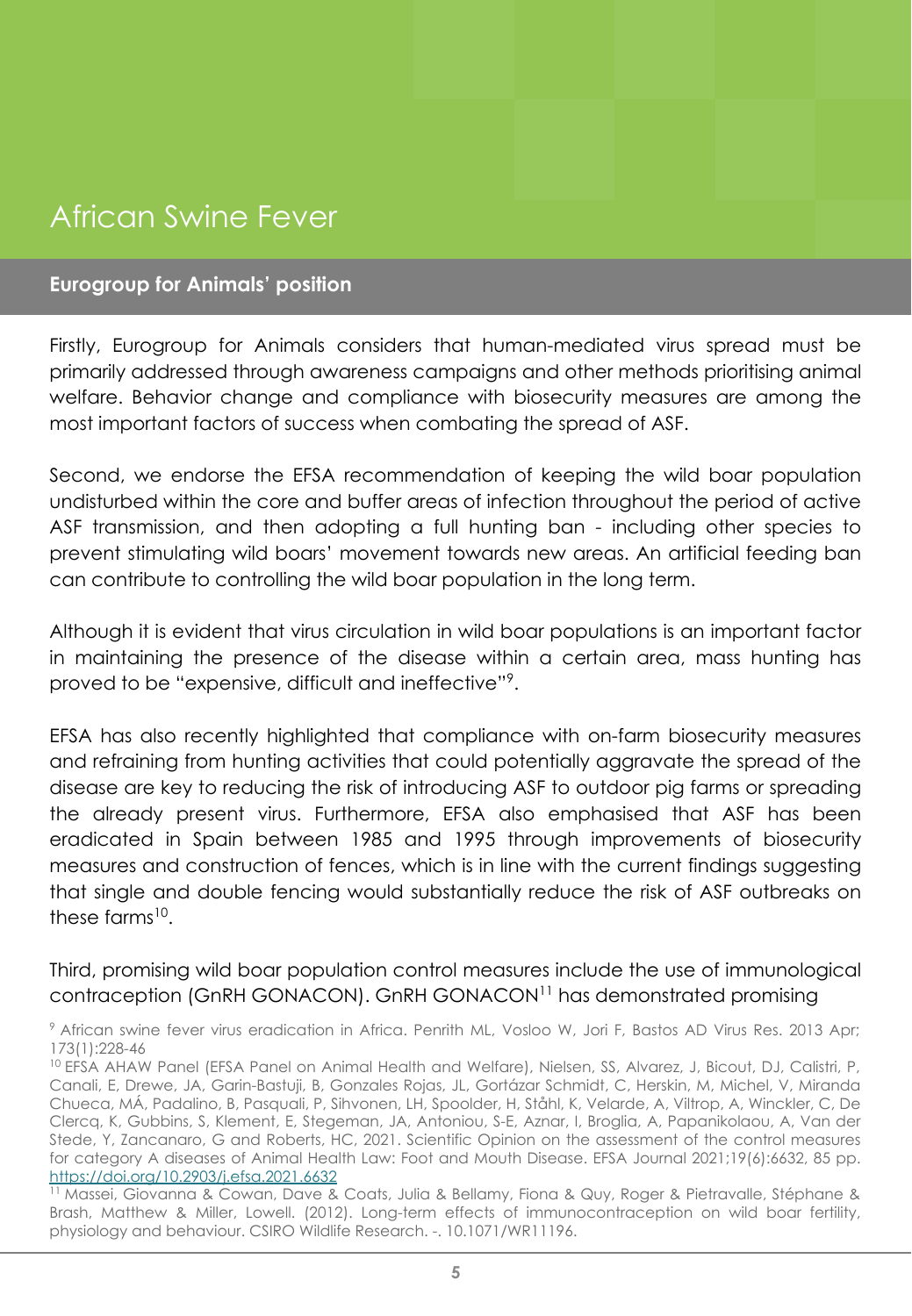results to reduce the fertility of feral swine kept under experimental conditions with one single injection. The immunological contraception has been tested in a wild population of wild boars in Spain, with positive preliminary results. More research is needed to develop an oral vaccination which can be administered in a selective manner.

Fourth, preliminary research suggests that there may be effective vaccines against the virus available in the future<sup>12</sup>. The priority should be given to confirming the safety and efficacy of these technologies in the field, accelerating transfer to the industry for official registration and commercialization.

We call on the EU to invest in research to obtain effective methods for fertility control of wild boars and an effective vaccine against the virus. Moreover, we emphasize that keeping animals in intensive farming systems hampers efforts to curb the spread of infectious diseases and for the same reason, we highlight the need to eliminate long-distance transport of live animals. Our position is in line with the EFSA's Scientific Opinion Concerning the Welfare of Animals during Transport<sup>13</sup>, stating that an overall strategy to prevent the spread of infectious diseases is to avoid live animal transport. In line with the Farm to Fork strategy, the EU should move away from intensive farming practices and end long distance transportation.

Combating the spread of African Swine Fever is a multidimensional feat and must encompass all risk areas. We recognize the importance of tackling this disease and we call upon the European Commission to support successful, evidence-based approaches that respect animal welfare and protect European citizens from economic loss.

<sup>12</sup> Sánchez, E. G., Pérez-Núñez, D., & Revilla, Y. (2019). Development of vaccines against African swine fever virus. Virus Research. doi:10.1016/j.virusres.2019.03.022 <sup>13</sup> EFSA Panel on Animal Health and Welfare (AHAW); Scientific Opinion concerning the welfare of animals during transport. EFSA Journal 2011; 9( 1):1966.[125 pp.]. doi:10.2903/j.efsa.2011.1966